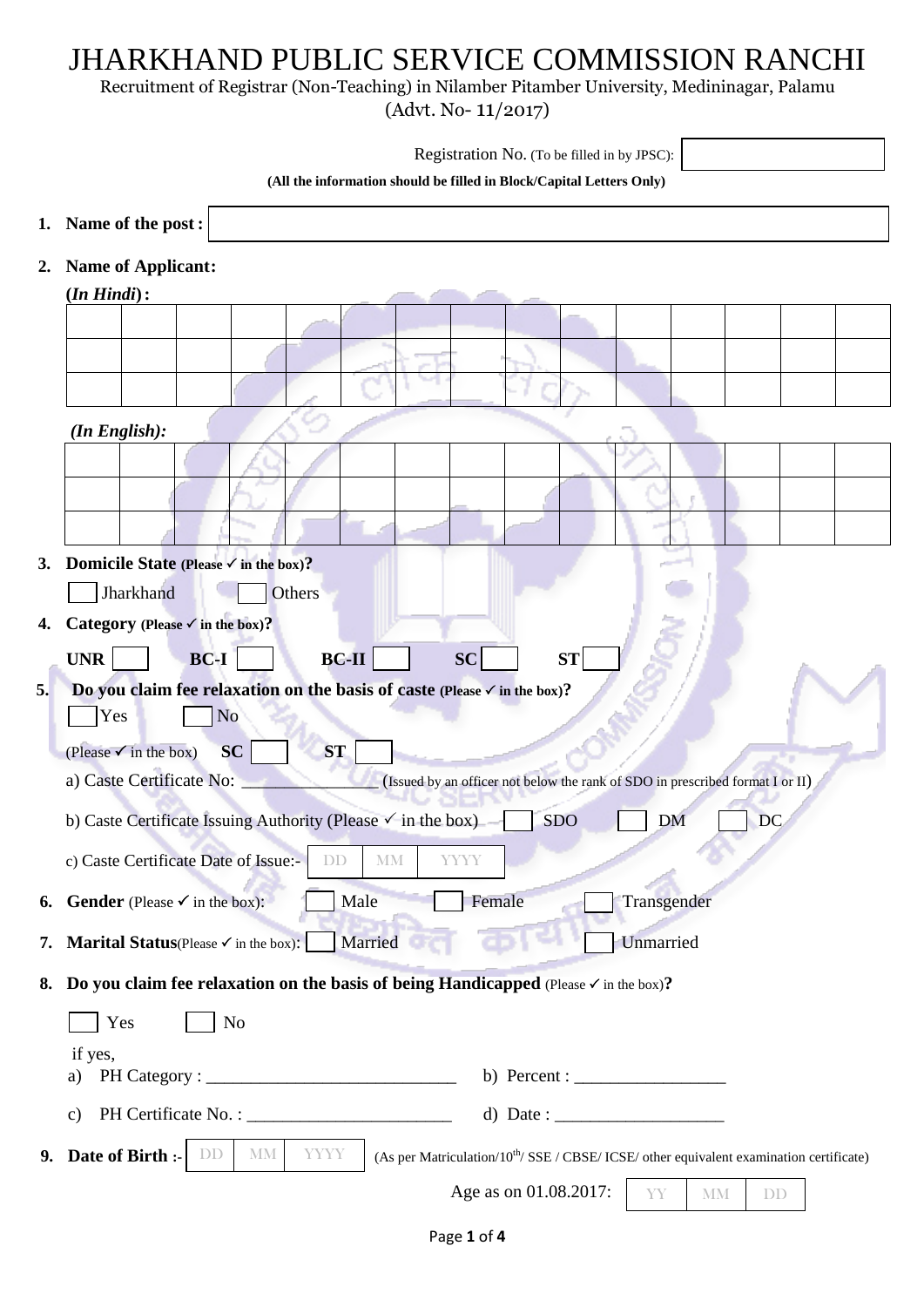## **10. Correspondence address :**

| 11. Permanent Address:                                                                                    |                                                                                                                                                        |         |      |  |  |
|-----------------------------------------------------------------------------------------------------------|--------------------------------------------------------------------------------------------------------------------------------------------------------|---------|------|--|--|
|                                                                                                           | State: $\frac{1}{\sqrt{1-\frac{1}{2}} \cdot \frac{1}{\sqrt{1-\frac{1}{2}} \cdot \frac{1}{2}} \cdot \frac{1}{\sqrt{1-\frac{1}{2}} \cdot \frac{1}{2}}}}$ |         | Pin: |  |  |
| 12. Father /Husband's Name:                                                                               |                                                                                                                                                        |         |      |  |  |
| Relationship (Please $\checkmark$ in the box):<br>13. Mobile No:                                          | Father                                                                                                                                                 | Husband |      |  |  |
| 14. E-mail ID : $\blacksquare$                                                                            |                                                                                                                                                        |         |      |  |  |
| 15. Proof of Personal Identification : (Anyone)<br>(UID/Voter ID/Driving Licence/PAN Card/Passport/Other) |                                                                                                                                                        |         |      |  |  |
|                                                                                                           |                                                                                                                                                        |         |      |  |  |
| 17. Nationality:                                                                                          |                                                                                                                                                        |         |      |  |  |
| 18. Identification Mark:                                                                                  |                                                                                                                                                        |         |      |  |  |

## **19. Educational Qualifications :**

|                    | 0.01111<br>19. Educational Qualifications : |                        |                      |                    |                      |                                 |                        |                  |                       |
|--------------------|---------------------------------------------|------------------------|----------------------|--------------------|----------------------|---------------------------------|------------------------|------------------|-----------------------|
| Education          | Name of<br><b>Degree</b>                    | <b>Subject(s)</b> Name | Board/<br>University | Year of<br>Passing | Full<br><b>Marks</b> | <b>Marks</b><br><b>Obtained</b> | $%$ of<br><b>Marks</b> | Class /<br>Grade | <b>Certificate No</b> |
| 10th/SSE           |                                             |                        | <b>BLIC SF</b>       |                    |                      |                                 |                        |                  |                       |
| 12th/HS            |                                             |                        |                      |                    |                      |                                 |                        |                  |                       |
| Graduation         |                                             |                        |                      |                    |                      |                                 |                        |                  |                       |
| Post<br>Graduation |                                             |                        |                      |                    |                      |                                 |                        |                  |                       |
| Other<br>(if any)  |                                             |                        |                      |                    |                      |                                 |                        |                  |                       |
|                    |                                             |                        |                      |                    |                      |                                 |                        |                  |                       |
|                    |                                             |                        |                      |                    |                      |                                 |                        |                  |                       |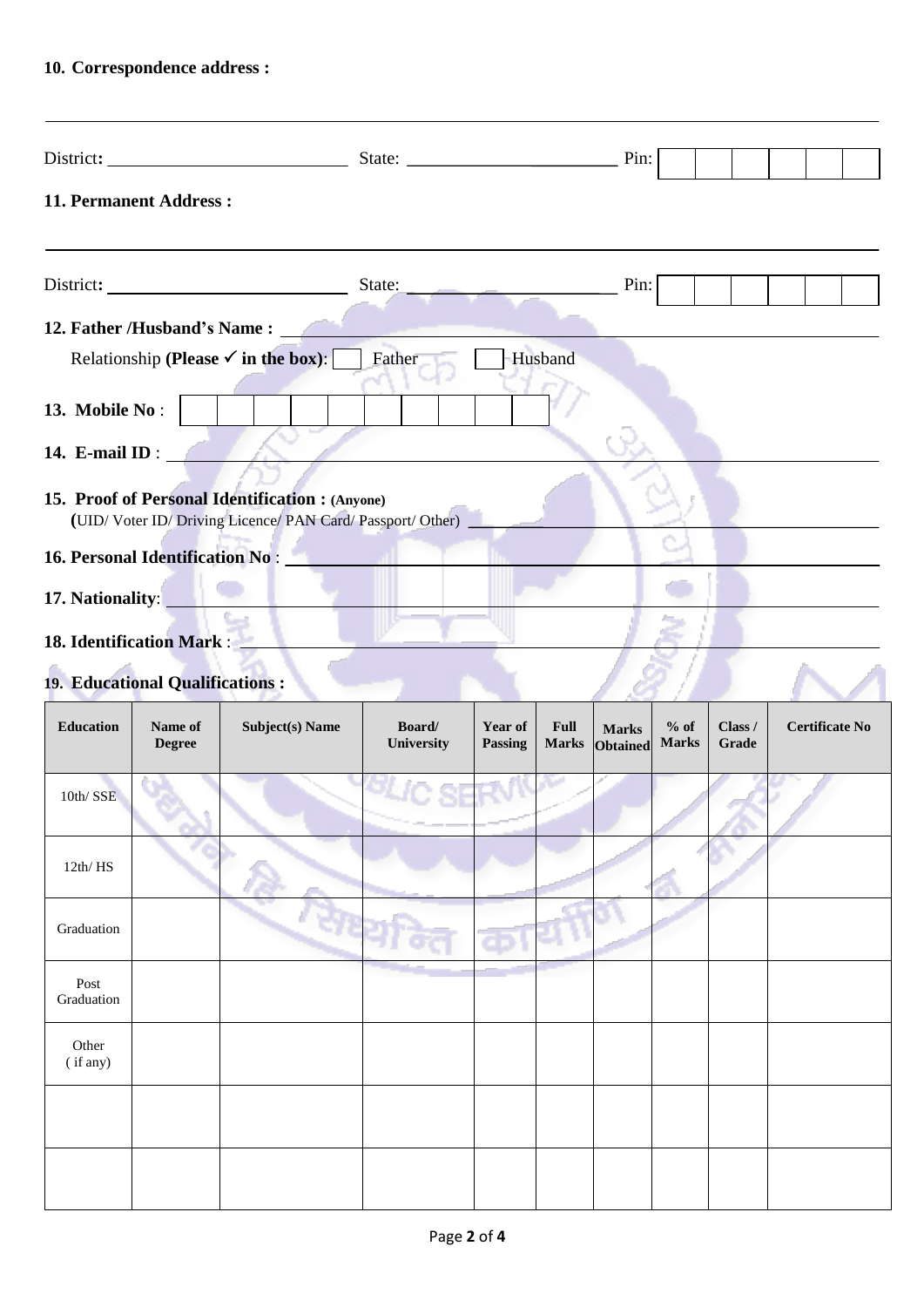|  |  | 20. Experience Details : 15 years experience as per clause 3 of the Advertisement. |
|--|--|------------------------------------------------------------------------------------|
|--|--|------------------------------------------------------------------------------------|

| Si.<br>No. | Name $\mathbf{of}$<br>University/College/<br>Institution | <b>Name of Post</b> | <b>Nature of Post</b> | $\ensuremath{\textnormal{\textbf{From}}}$<br>(DD/MM/YYYY) | ${\bf To}$<br>(DD/MM/YYYY) | $\ensuremath{\mathbf{Period}}\xspace$<br><b>Experience</b><br>(YY/MM/DD) | Name of<br><b>Department</b> |
|------------|----------------------------------------------------------|---------------------|-----------------------|-----------------------------------------------------------|----------------------------|--------------------------------------------------------------------------|------------------------------|
| $1.$       |                                                          |                     |                       |                                                           |                            |                                                                          |                              |
| 2.         |                                                          |                     |                       |                                                           |                            |                                                                          |                              |
| 3.         |                                                          |                     |                       |                                                           |                            |                                                                          |                              |
| 4.         |                                                          |                     |                       |                                                           |                            |                                                                          |                              |
| 5.         |                                                          |                     |                       |                                                           |                            |                                                                          |                              |
| 6.         |                                                          |                     |                       |                                                           |                            |                                                                          |                              |
| $7. \,$    |                                                          |                     |                       |                                                           |                            |                                                                          |                              |
| 8.         |                                                          |                     |                       |                                                           |                            |                                                                          |                              |
| 9.         |                                                          |                     | <b>BLIC SERVICE</b>   |                                                           |                            |                                                                          |                              |
| $10.$      |                                                          |                     |                       |                                                           |                            |                                                                          |                              |

| 21. Whether you are employed with Central Govt. /State Govt./PSU/Public Institution/Organization |  |
|--------------------------------------------------------------------------------------------------|--|
|--------------------------------------------------------------------------------------------------|--|

(Please  $\checkmark$  in the box) :**-**  $\checkmark$  Yes  $\Box$  No  $\Box$ 

If Yes,

| <b>Name of Post</b> | <b>Nature of Post</b> | <b>Date of Appointment</b> | Date of resignation (if any ) | Name of employer |
|---------------------|-----------------------|----------------------------|-------------------------------|------------------|
|                     |                       | DD / MM / YY               | DD / MM / YY                  |                  |
|                     |                       | DD / MM / YY               | DD / MM / YY                  |                  |
|                     |                       | DD / MM / YY               | DD / MM / YY                  |                  |